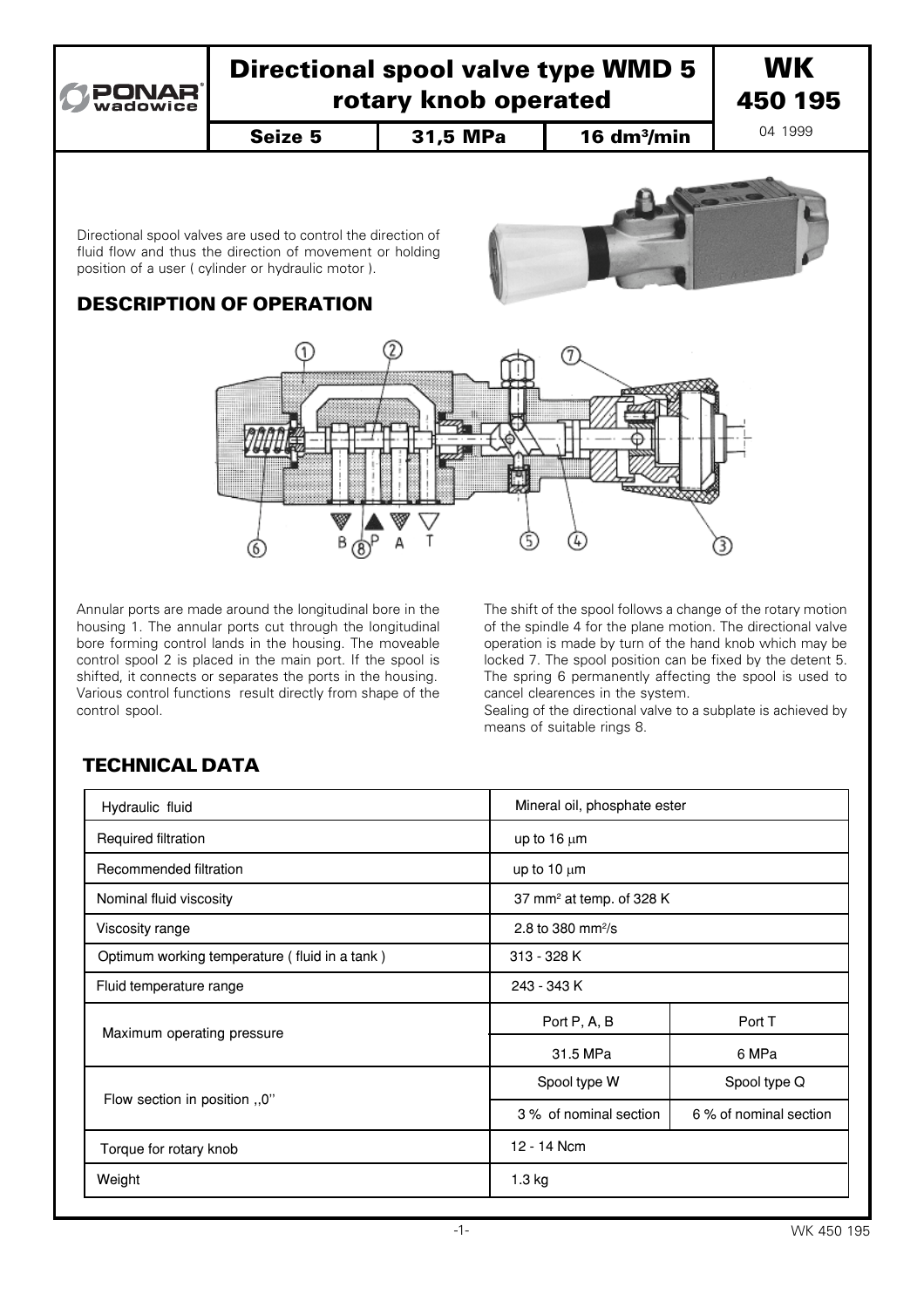# **OVERALL AND MOUNTING DIMENSIONS**





2 - Position ,,0'' for three-position directional valves and po sition ,,b'' for two - position directional valves

- 3 Position ,,b'' for two- or three-position directional valves
- 4 O-ring  $7 \times 1.5$  4 pieces

Admissible surface roughness and flatness deviation for a subplate face

%

#### **PERFORMANCE CURVES :** measured at  $v = 41$  mm<sup>2</sup>/s and T = 323 K

Pressure drop related to flow for various spool types

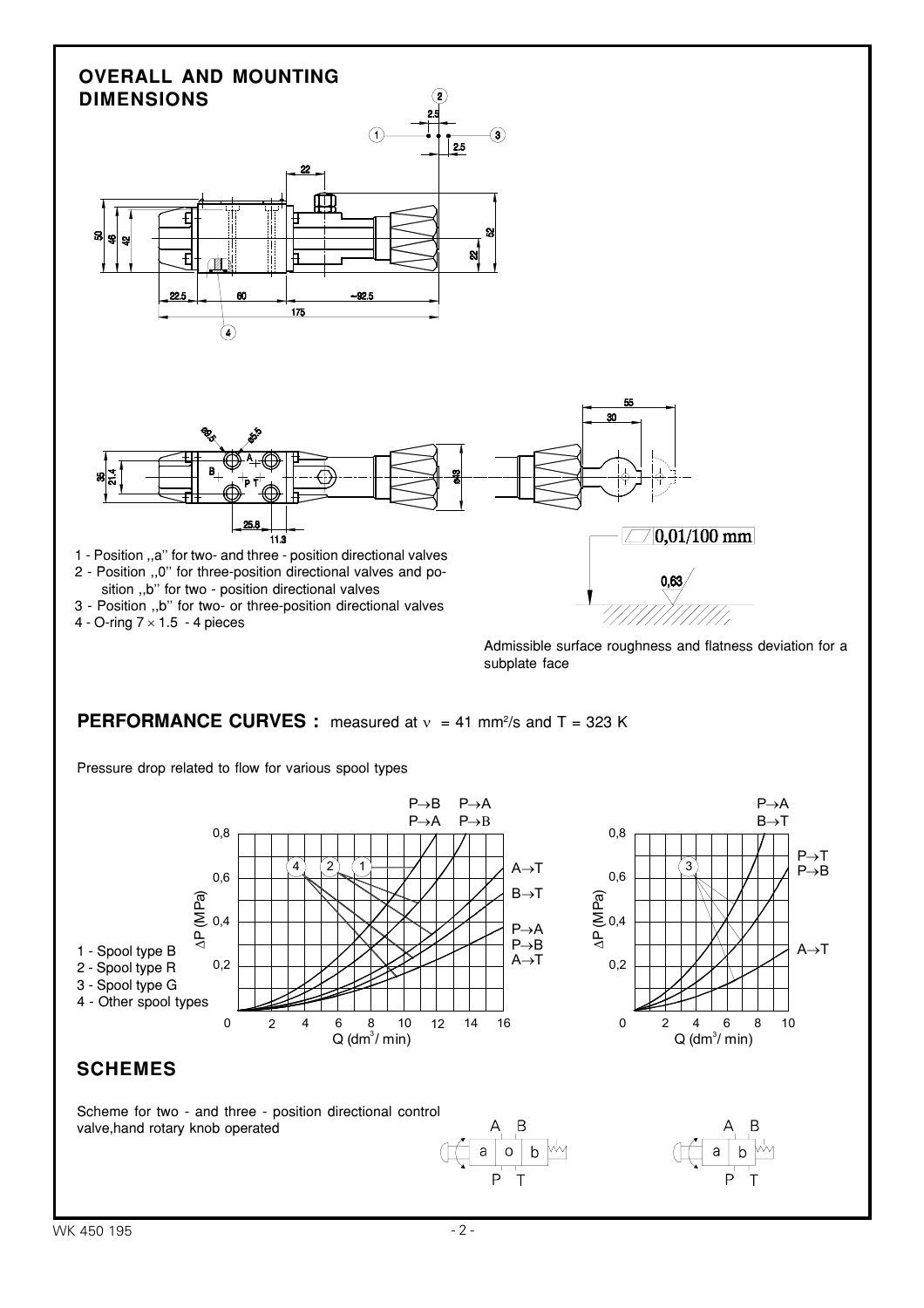

| $\sim$ | $\mathcal{L}$            | ▵ |
|--------|--------------------------|---|
|        | $\overline{\phantom{a}}$ | R |
|        | A    <br>– ∨ ⊺           | С |
|        |                          |   |

#### **HOW TO ORDER**

Orders coded in the way showed below should be forwarded to the manufacturer.